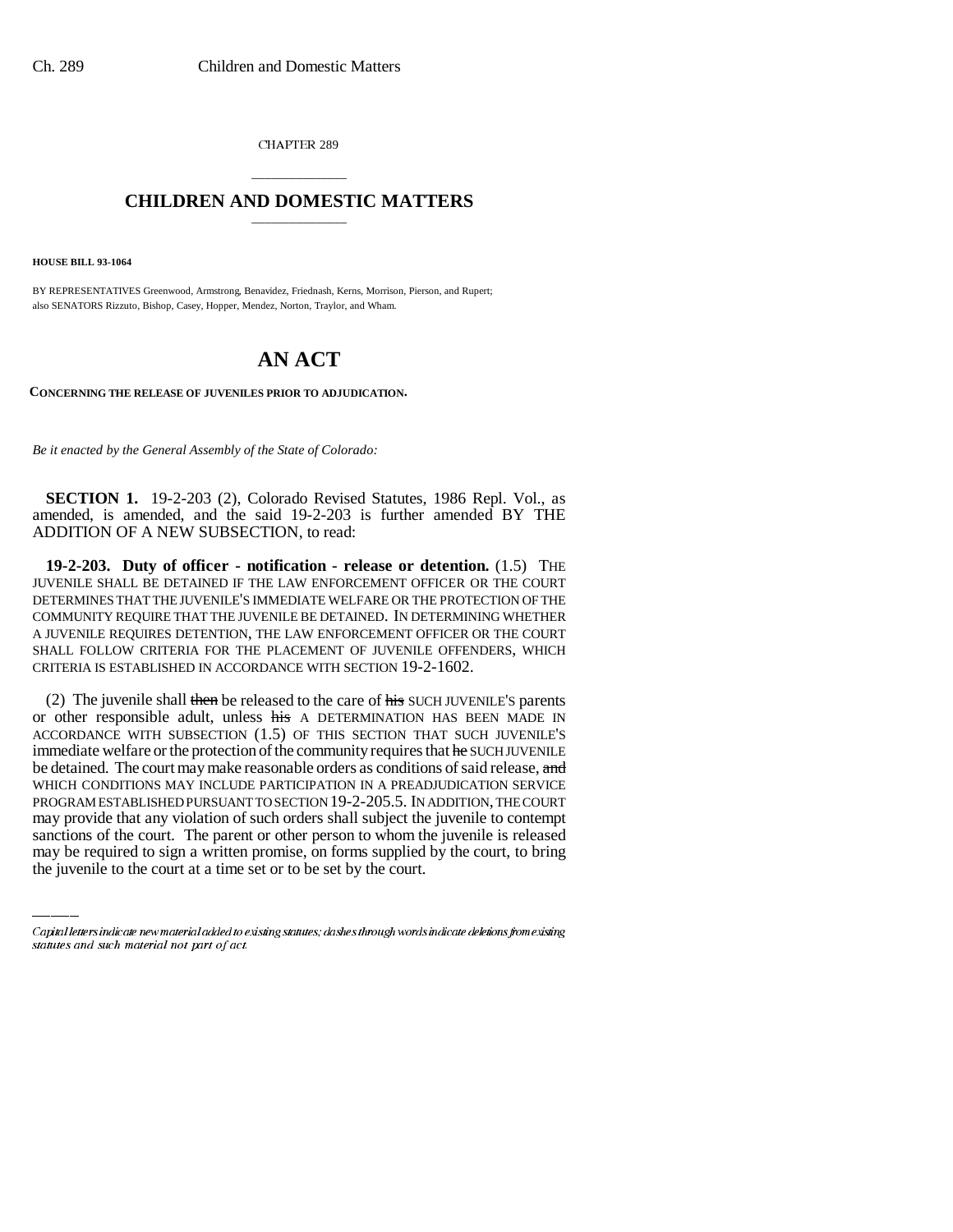**SECTION 2.** 19-2-204 (3) (a) (III), (3) (a) (IV), and (3) (a) (V), Colorado Revised Statutes, 1986 Repl. Vol., as amended, are amended to read:

**19-2-204. Detention and shelter - hearing - time limits - confinement with adult offenders - restrictions.** (3) (a) (III) With respect to this section, the court may further detain the juvenile if the court is satisfied from the information provided at the hearing that the juvenile is a danger to himself OR HERSELF or TO the community. Any information having probative value shall be received regardless of its admissibility under the rules of evidence. IN DETERMINING WHETHER A CHILD REQUIRES DETENTION, THE COURT SHALL CONSIDER ANY RECORD OF ANY PRIOR ADJUDICATIONS OF THE JUVENILE.

(IV) At the conclusion of the hearing, the court shall enter one of the following orders:

(A) That the juvenile be released to the custody of a parent, guardian, or legal custodian without the posting of bond;

(B) That the juvenile be placed in a shelter facility;

(C) That bail be set and that the juvenile be released upon the posting of that bail;

(D) That no bail be set and that the juvenile be detained without bail upon a finding that he SUCH JUVENILE is a danger to himself OR HERSELF or TO the community. Any juvenile who is detained without bail must be tried on the charges in the petition filed pursuant to subparagraph (V) of this paragraph (a) within the time limits set forth in section 19-2-205 (3);

(E) THAT NO BAIL BE SET AND THAT, UPON THE COURT'S FINDING THAT THE JUVENILE IS A DANGER TO HIMSELF OR HERSELF OR TO THE COMMUNITY, THE JUVENILE BE PLACED IN A PREADJUDICATION SERVICE PROGRAM ESTABLISHED PURSUANT TO SECTION 19-2-205 (6).

(V) When the court orders further detention of the juvenile OR PLACEMENT OF THE JUVENILE IN A PREADJUDICATION SERVICE PROGRAM after a detention hearing, a petition alleging the juvenile to be a delinquent shall be filed without unnecessary delay, and the juvenile shall be held OR SHALL PARTICIPATE IN A PREADJUDICATION SERVICE PROGRAM pending a hearing on the petition.

**SECTION 3.** 19-2-205, Colorado Revised Statutes, 1986 Repl. Vol., as amended, is amended BY THE ADDITION OF A NEW SUBSECTION to read:

**19-2-205. Bail.** (1.5) IN LIEU OF A BOND, A JUVENILE WHO THE COURT DETERMINES IS A DANGER TO HIMSELF OR HERSELF OR TO THE COMMUNITY, MAY BE PLACED IN A PREADJUDICATION SERVICE PROGRAM ESTABLISHED PURSUANT TO SECTION 19-2-205.5.

**SECTION 4.** Part 2 of article 2 of title 19, Colorado Revised Statutes, 1986 Repl. Vol., as amended, is amended BY THE ADDITION OF A NEW SECTION to read: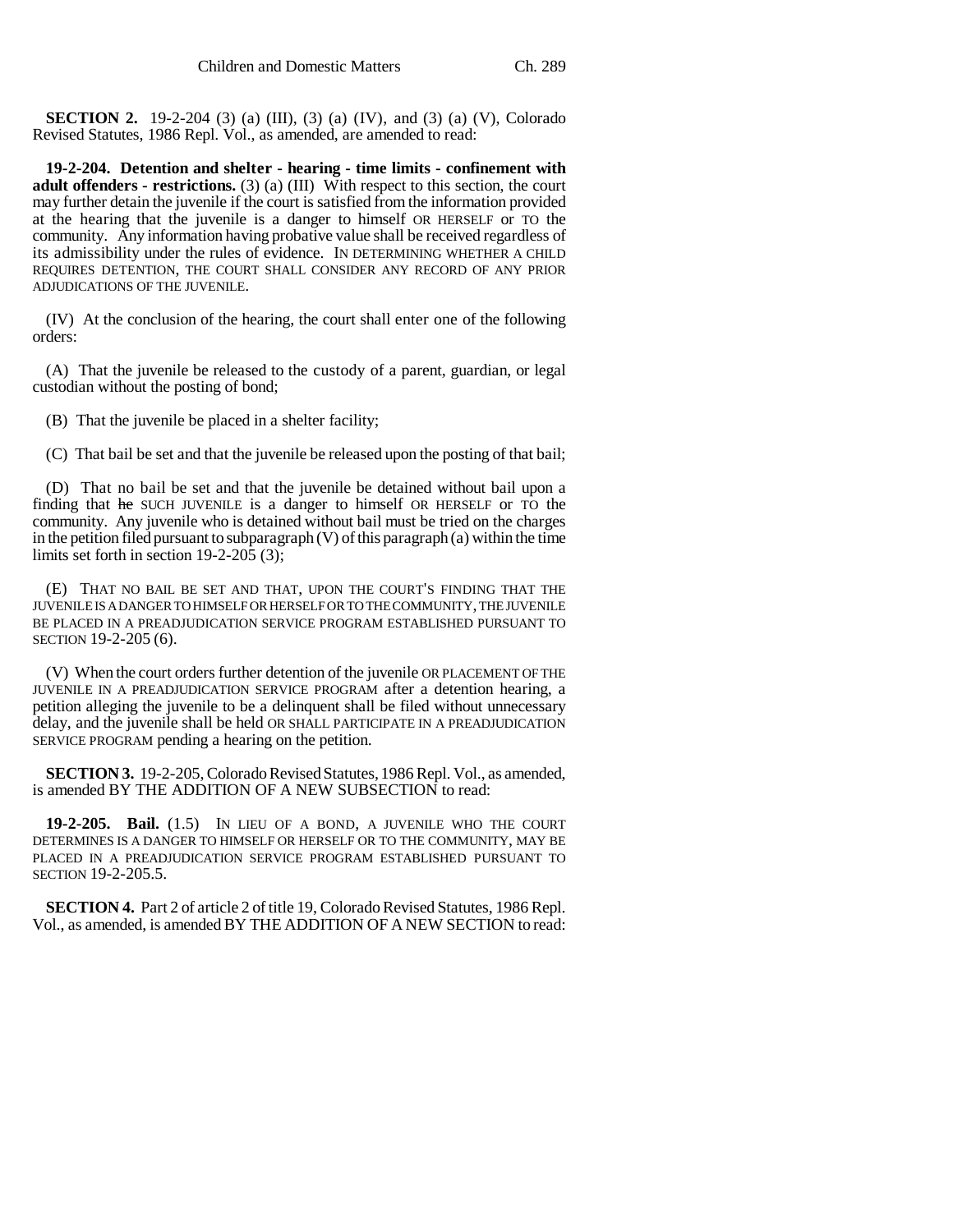**19-2-205.5. Preadjudication service program created - community advisory board established - duties of board.** (1) THE CHIEF JUDGE OF ANY JUDICIAL DISTRICT MAY ISSUE AN ORDER THAT ANY JUVENILE WHO APPLIES FOR PREADJUDICATION RELEASE BE EVALUATED FOR PLACEMENT BY A PREADJUDICATION SERVICE PROGRAM ESTABLISHED PURSUANT TO THIS SECTION. IN EVALUATING THE JUVENILE, THE SERVICE AGENCY SHALL FOLLOW CRITERIA FOR THE PLACEMENT OF A JUVENILE, WHICH CRITERIA SHALL BE ESTABLISHED IN ACCORDANCE WITH SECTION 19-2-1602. UPON EVALUATION, THE SERVICE AGENCY SHALL MAKE A UPON EVALUATION, THE SERVICE AGENCY SHALL MAKE A RECOMMENDATION TO THE COURT CONCERNING PLACEMENT OF THE JUVENILE WITH A PREADJUDICATION SERVICE PROGRAM.

(2) ANY COUNTY OR CITY AND COUNTY OR JUDICIAL DISTRICT IN THE STATE MAY ESTABLISH A PREADJUDICATION SERVICE PROGRAM FOR USE BY THE DISTRICT COURT FOR THE COUNTY OR CITY AND COUNTY OR JUDICIAL DISTRICT. SUCH PROGRAM SHALL BE ESTABLISHED IN ACCORDANCE WITH A LOCAL JUSTICE PLAN DEVELOPED PURSUANT TO SECTION 19-2-1602.7, AS CREATED BY SB 93-134.

(3) THE LOCAL JUSTICE PLAN SHALL PROVIDE FOR THE ASSESSMENT OF JUVENILES TAKEN INTO CUSTODY AND DETAINED BY LAW ENFORCEMENT OFFICERS, WHICH ASSESSMENT SHALL BE BASED ON CRITERIA FOR THE PLACEMENT OF JUVENILES IN ACCORDANCE WITH SECTION 19-2-1602, SO THAT RELEVANT INFORMATION MAY BE PRESENTED TO THE JUDGE PRESIDING OVER THE DETENTION HEARING. THE INFORMATION PROVIDED TO THE COURT THROUGH THE SCREENING PROCESS, WHICH INFORMATION SHALL INCLUDE THE RECORD OF ANY PRIOR ADJUDICATION OF THE JUVENILE, IS INTENDED TO ENHANCE THE COURT'S ABILITY TO MAKE A MORE APPROPRIATE DETENTION AND BOND DECISION, BASED ON FACTS RELATIVE TO THE JUVENILE'S WELFARE OR THE JUVENILE'S RISK OF DANGER TO THE COMMUNITY.

(4) THE PLAN MAY INCLUDE DIFFERENT METHODS AND LEVELS OF COMMUNITY-BASED SUPERVISION AS CONDITIONS FOR PREADJUDICATION RELEASE. THE PLAN MAY PROVIDE FOR THE USE OF THE SAME SUPERVISION METHODS THAT HAVE BEEN ESTABLISHED FOR ADULT DEFENDANTS AS A PRETRIAL RELEASE METHOD TO REDUCE PRETRIAL INCARCERATION OR THAT HAVE BEEN ESTABLISHED AS SENTENCING ALTERNATIVES FOR JUVENILE OR ADULT OFFENDERS PLACED ON PROBATION OR PAROLE. THE USE OF SUCH SUPERVISION METHODS IS INTENDED TO REDUCE PREADJUDICATION DETENTIONS WITHOUT SACRIFICING THE PROTECTION OF THE COMMUNITY FROM JUVENILES WHO MAY BE RISKS TO THE PUBLIC. THE PLAN MAY PROVIDE FOR THE USE OF ANY OF THE FOLLOWING SUPERVISION METHODS AS CONDITIONS OF PREADJUDICATION RELEASE:

(a) PERIODIC TELEPHONE COMMUNICATIONS WITH THE JUVENILE;

(b) PERIODIC OFFICE VISITS BY THE JUVENILE TO THE PREADJUDICATION SERVICE AGENCY;

- (c) PERIODIC HOME VISITS TO THE JUVENILE'S HOME;
- (d) PERIODIC DRUG TESTING OF THE JUVENILE;
- (e) PERIODIC VISITS TO THE JUVENILE'S SCHOOL;